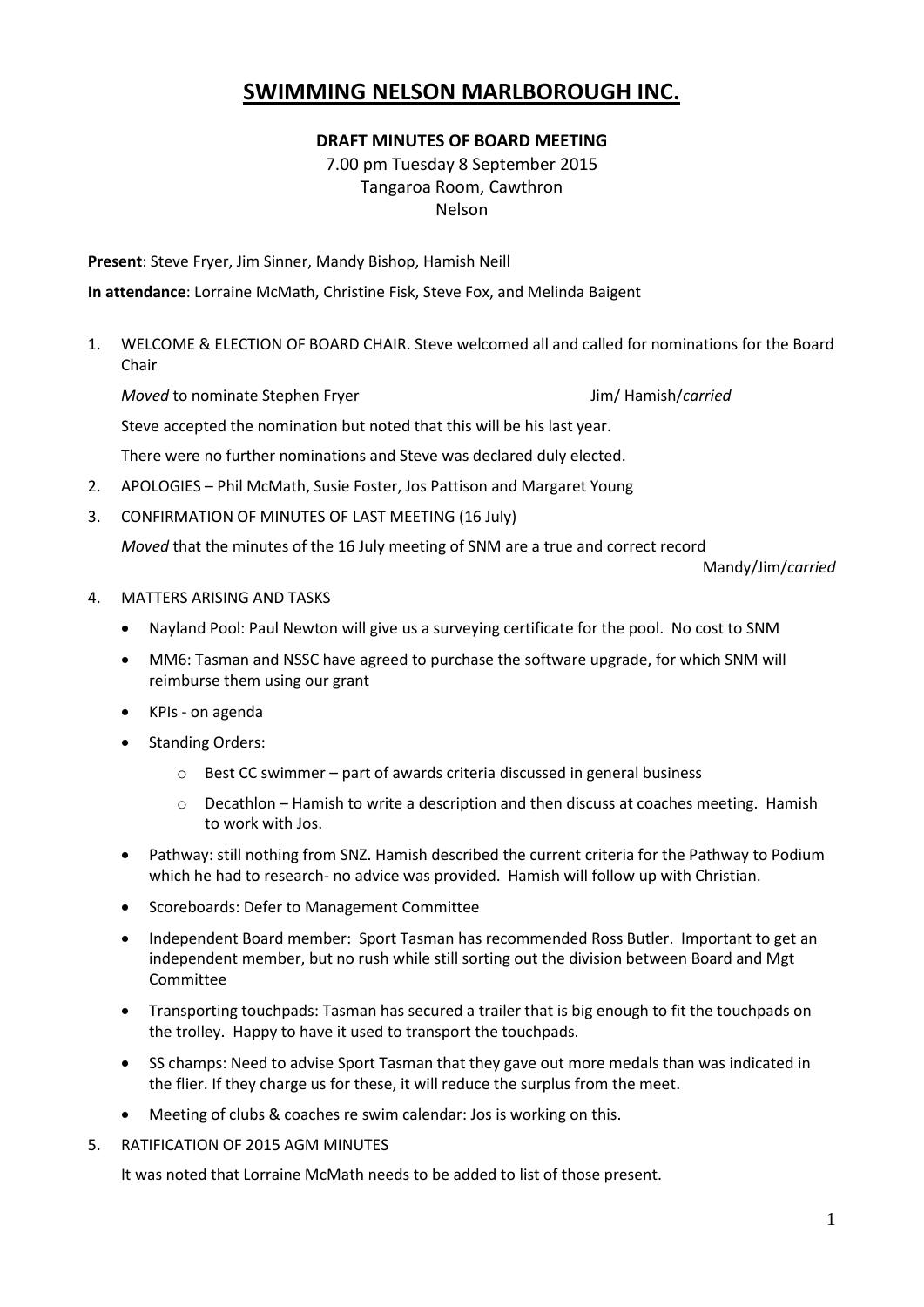*Moved* to ratify the draft minutes of the 2015 AGM, subject to being amended to add Lorraine to list of those present Jim/Steve/*carried*

6. SECRETARY'S REPORT

*Moved* to accept the Secretary report **Hamish/Steve/carried** Hamish/Steve/*carried* 

- 7. TREASURER'S REPORT
	- 2015-16 Budget

*Moved* to approve the budget as presented to the AGM **Jim/Steve/carried** 

Approve payment of bills as per Susie's email of 6 September;

*Moved* approve payment of bills totalling \$11944.18 Jim/Mandy/*carried* 

It was confirmed that SNM will keep paying the awards levy for competitive swimmers registering this year. Next year this cost will be passed on to swimmers, as most regions do.

- 8. STRATEGIC PLAN, BUSINESS PLAN, KPIs
	- Review 2014-15 KPI performance

Mandy has circulated performance report and recommendations. These were discussed and the following changes agreed:

- KPI 5 Strategic and Business Plan change to mostly achieved
- KPI 1 Jim to provide data on SI C& T attendance by SNM swimmers

*Moved* to adopt performance report with the above amendments Jim/Mandy/*carried* 

Lindie to forward the report to SNZ.

2015-16 KPIs

Mandy suggests we rollover the 2014-15 KPIs, but they should be reviewed in detail at the next Board meeting. Club KPIs should align with regional KPIs (once finalised). It was agreed to merge the goals & actions appendix from Strategic and Business Plan with the KPIs. Mandy will prepare a draft for the next Board meeting.

The current Strategic and Business Plan should be circulated to the Board and Mgt Committee

SNZ is looking for feedback on regional KPIs, which we can provide following the next meeting.

## 9. GENERAL BUSINESS

Appoint Management Committee

Standing Order provides for establishment of Mgt Committee.

*Moved* that the Board appoint to Management Committee the following people: Steve Fryer, Hamish Neill, Susie Foster, Phil McMath, Mandy Bishop, Jim Sinner, Steve Fox, Lorraine McMath, Christine Fisk, Melinda Baigent, and Glen Anderson

Jim/Hamish/*carried*

*Moved* that Life Members are welcome to attend Board and Mgt committee meetings at any time Hamish/Jim/*carried*

It was agreed that the Mgt Committee would appoint its own chair.

 SNZ AGM: Attendance & Business & airport transfer details *Moved* that Steve Fryer be our delegate to the SNZ AGM Jim/Hamish/*carried* Steve will book tickets and advise SNZ